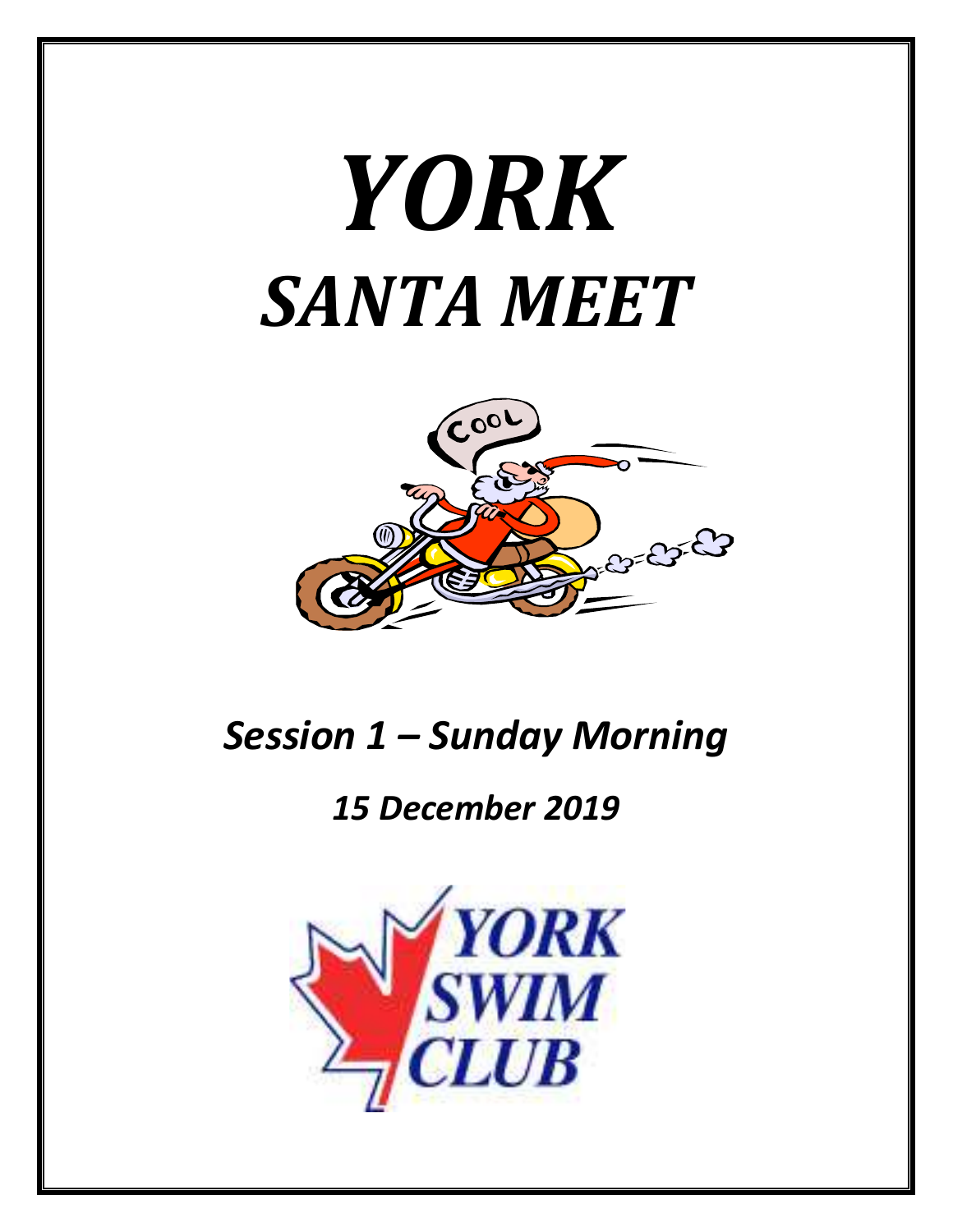# York Swim Club HY-TEK's MEET MANAGER 7.0 - 4:07 PM 12/10/2019 Page 1 **2019 York Santa Meet - 12/15/2019 Meet Program - Sunday Morning**

| Event 101 Girls 100 SC Meter Freestyle |                                       |    |                    |                  |
|----------------------------------------|---------------------------------------|----|--------------------|------------------|
|                                        | <b>Lane Name</b>                      |    | Age Team           | <b>Seed Time</b> |
|                                        | Heat 1 of 8 Finals Starts at 08:45 AM |    |                    |                  |
| 1                                      | Brasseur, Ella                        | 8  | Gators             | NT               |
| 2                                      | Vijayaraghavan, Rachel 10             |    | Gators             | NT               |
| 3                                      | Yao, Louisa                           | 10 | APEX               | NT               |
| $\overline{4}$                         | Book, Caroline                        | 10 | Gators             | NT               |
| 5                                      | Jia, Victoria                         | 8  | Gators             | NT               |
| 6                                      |                                       |    |                    |                  |
|                                        | Heat 2 of 8 Finals Starts at 08:47 AM |    |                    |                  |
| $\mathbf 1$                            | Perketa, Mia                          | 11 | York               | NT               |
| 2                                      | Giancos, Sophia                       | 11 | York               | NT               |
| 3                                      | Jong, Alexis                          | 9  | Gators             | 2:45.66          |
| 4                                      | Payette, Violet                       | 11 | York               | NT               |
| 5                                      | Gibson, Lily                          | 11 | York               | NT               |
| 6                                      | MacDonald, Piper                      | 11 | York               | NT               |
|                                        | Heat 3 of 8 Finals Starts at 08:51 AM |    |                    |                  |
| 1                                      | Wellman, Riley                        | 9  | Gators             | 2:39.43          |
| 2                                      | Fuller, Victoria                      | 8  | <b>NEW</b>         | 2:22.15          |
| 3                                      | Sidhu, Malika                         | 9  | Gators             | 2:08.72          |
| 4                                      | Bertram, Ainsley                      | 9  | Gators             | 2:08.91          |
| 5                                      | Getu, Micah                           | 7  | <b>NEW</b>         | 2:31.71          |
| 6                                      | Harwood, Lauren                       | 8  | Gators             | 2:39.86          |
|                                        | Heat 4 of 8 Finals Starts at 08:54 AM |    |                    |                  |
| 1                                      | Martinello, Alexia V                  | 11 | COBRA              | 2:00.00          |
| 2                                      | Purchase, Samantha E                  | 10 | COBRA              | 2:00.00          |
| 3                                      | Kunuram, Kaitlyn H                    | 9  | COBRA              | 1:50.00          |
| 4                                      | Butler, Evelyn                        | 9  | Gators             | 1:50.63          |
| 5                                      | Joseph, Joanna L                      | 10 | COBRA              | 2:00.00          |
| 6                                      | Hervey, Olivia                        | 9  | Gators             | 2:05.55          |
| Heat                                   | 5 of 8 Finals Starts at 08:57 AM      |    |                    |                  |
| 1                                      | Dhadwar, Jeeya K                      | 12 | COBRA              | 1:50.00          |
| 2                                      | Asim, Aiza                            | 9  | COBRA              | 1:50.00          |
| 3                                      | Lan, Yuet                             | 10 | Gators             | 1:47.88          |
| 4                                      | Woodcock, Emelia                      | 8  | Gators             | 1:48.21          |
| 5                                      | Gabi-Ali, Rhea                        | 11 | COBRA              | 1:50.00          |
| 6                                      | Cutruzzola, Marina G                  | 10 | COBRA              | 1:50.00          |
|                                        | Heat 6 of 8 Finals Starts at 08:59 AM |    |                    |                  |
|                                        | 1 Caine, Brigit 13 York               |    |                    | 1:44.07          |
| 2                                      | Ilciuc, Natalia                       | 10 | COBRA              | 1:40.00          |
| 3                                      | Maharjan, Ipsha                       | 10 | COBRA              | 1:40.00          |
| 4                                      | Singh, Jasmine K                      | 11 | COBRA              | 1:40.00          |
| 5                                      | Kakumba, Zoe                          | 10 | York               | 1:40.79          |
| 6                                      | Pound, Elise                          | 10 | Gators             | 1:45.60          |
| Heat                                   | 7 of 8 Finals                         |    | Starts at 09:01 AM |                  |
| 1                                      | Lan, Shu                              | 11 | Gators             | 1:35.48          |
| 2                                      | Prieto, Lily                          | 10 | York               | 1:32.72          |
| 3                                      | Goyal, Kenisha                        | 12 | COBRA              | 1:30.00          |
| 4                                      | Nguyen, Keira M                       | 11 | COBRA              | 1:30.00          |
| 5                                      | Vo, Adeline                           | 12 | York               | 1:34.65          |
| 6                                      | Amaral, Sophia                        | 10 | Gators             | 1:37.33          |

|                     | Heat 8 of 8 Finals Starts at 09:03 AM    |    |                    |                  |
|---------------------|------------------------------------------|----|--------------------|------------------|
| $\mathbf 1$         | Hum, Sarina                              | 12 | APEX               | 1:26.81          |
| 2                   | Tse, Hilary                              | 12 | APEX               | 1:23.69          |
| 3                   | Cook, Sasha                              |    | 13 York            | 1:20.55          |
| 4                   | Valle, Calista                           | 12 | York               | 1:23.66          |
| 5                   | Choi, Carissa                            | 13 | APEX               | 1:25.85          |
| 6                   | Hum, Rebecca                             | 13 | <b>APEX</b>        | 1:27.27          |
|                     |                                          |    |                    |                  |
|                     | Event 102 Boys 100 SC Meter Freestyle    |    |                    |                  |
|                     | Lane Name                                |    | Age Team           | <b>Seed Time</b> |
|                     | Heat 1 of 6 Finals Starts at 09:05 AM    |    |                    |                  |
| $\mathbf{1}$        |                                          |    |                    |                  |
| 2                   | Yao, Cameron                             | 7  | NEW                | NT               |
| 3                   | Limfat, Ethan                            | 9  | APEX               | NT               |
| 4                   | Bronskyy, Mark                           | 9  | York               | NT               |
| 5                   |                                          |    |                    |                  |
| 6                   |                                          |    |                    |                  |
|                     | Heat 2 of 6 Finals Starts at 09:07 AM    |    |                    |                  |
| 1<br>2              |                                          |    | Gators             | 2:23.38          |
|                     | Wang, Tino                               | 11 | York               | 1:59.16          |
| 3<br>$\overline{4}$ | Hurtado Diaz, Alexande 8<br>Goyal, Krish | 12 | COBRA              | 2:00.00          |
| 5                   | Zhang, Alex                              | 9  | Gators             | 2:32.82          |
| 6                   |                                          |    |                    |                  |
|                     | Heat 3 of 6 Finals Starts at 09:10 AM    |    |                    |                  |
| $\mathbf{1}$        | Smyth, Luke                              | 8  | Gators             | 1:58.64          |
| 2                   | Lee, Jayden M                            | 10 | York               | 1:50.71          |
| 3                   | Wu, Leo                                  | 10 | <b>APEX</b>        | 1:50.10          |
| 4                   | Smith, Ryan                              | 10 | Gators             | 1:50.43          |
| 5                   | Shiu, Tyler                              | 10 | Gators             | 1:56.87          |
| 6                   | Mills, George                            | 10 | Gators             | 1:58.67          |
|                     | Heat 4 of 6 Finals Starts at 09:13 AM    |    |                    |                  |
| 1                   | Fisher, Thomas D                         | 10 | COBRA              | 1:50.00          |
| 2                   | Read-Lajos, Nathan A                     | 9  | COBRA              | 1:46.00          |
| 3                   | Awasthi, Arnav                           | 12 | COBRA              | 1:45.00          |
| 4                   | Safa, Noah                               | 7  | Gators             | 1:45.29          |
| 5                   | Sherwin, Rhys                            | 9  | Gators             | 1:46.31          |
| 6                   | Rodriguez, Robert A                      | 9  | COBRA              | 1:50.00          |
|                     | Heat 5 of 6 Finals Starts at 09:15 AM    |    |                    |                  |
| $\mathbf{1}$        | Nayyar, Krish                            | 12 | COBRA              | 1:40.00          |
| 2                   | Sherwin, Grayson                         | 11 | Gators             | 1:36.08          |
| 3                   | Danailov, Emil                           | 11 | <b>APEX</b>        | 1:27.34          |
| 4                   | Elises, Adam                             | 12 | York               | 1:33.71          |
| 5                   | Powell, Joseph                           | 11 | York               | 1:37.81          |
| 6                   | Volpe, Kian D                            | 12 | COBRA              | 1:45.00          |
| Heat                | 6 of 6 Finals                            |    | Starts at 09:17 AM |                  |
| 1                   | Cho, Matthew                             | 14 | <b>APEX</b>        | 1:21.50          |
| 2                   | Wong, Justin                             | 13 | <b>APEX</b>        | 1:16.91          |
| 3                   | Wallace, Luca                            | 13 | York               | 1:15.61          |
| $\overline{4}$      | Torrejon, Mathew                         | 13 | York               | 1:16.35          |
| 5                   | Ha, Ryan                                 | 13 | APEX               | 1:19.82          |
| 6                   | Ng, Kaleo                                | 11 | <b>APEX</b>        | 1:25.10          |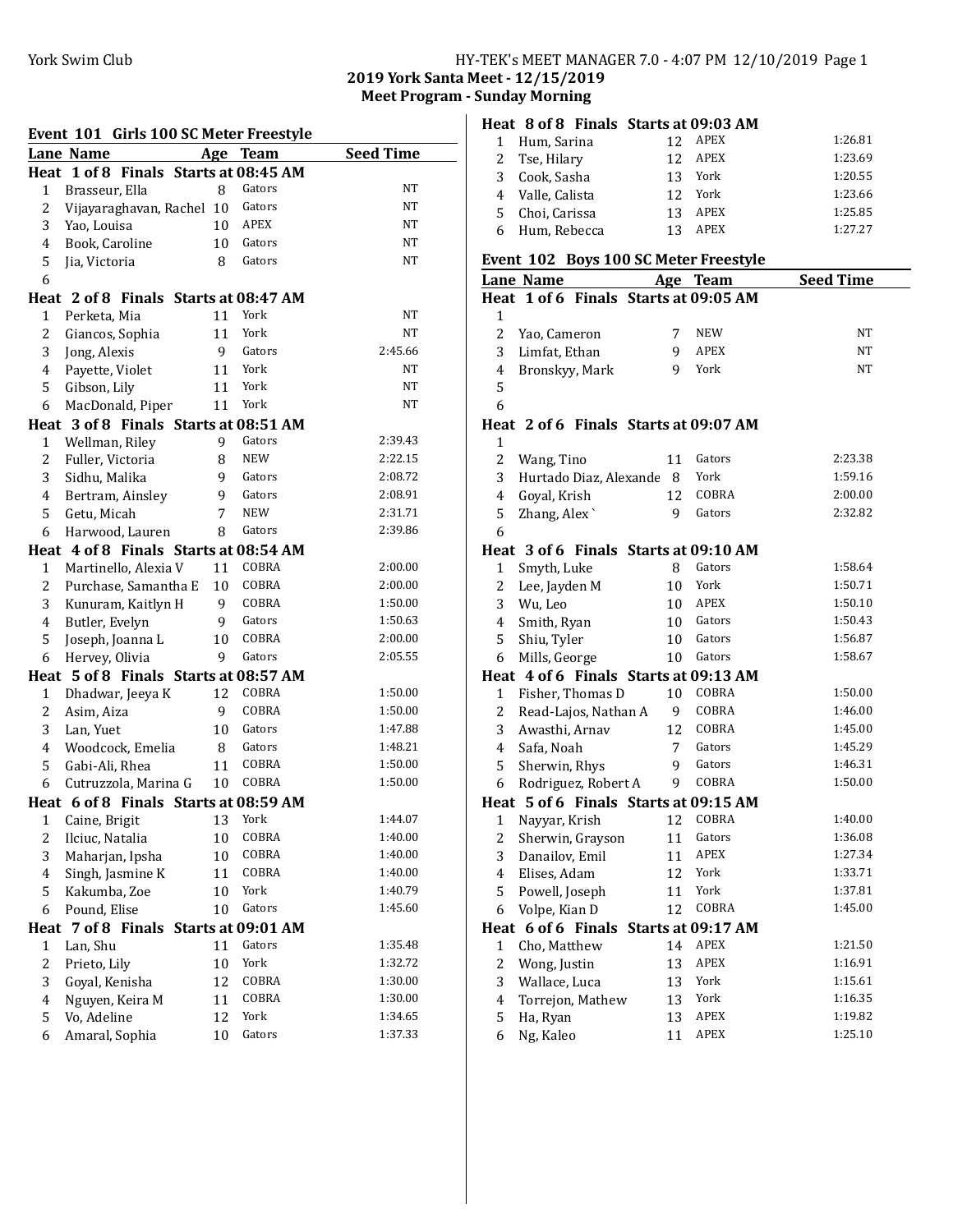## York Swim Club HY-TEK's MEET MANAGER 7.0 - 4:07 PM 12/10/2019 Page 2 **2019 York Santa Meet - 12/15/2019**

**Meet Program - Sunday Morning**

|                | Event 103 Girls 10 & Under 25 SC Meter Breaststroke |    |                 |                  |  |  |
|----------------|-----------------------------------------------------|----|-----------------|------------------|--|--|
|                | <b>Lane Name</b>                                    |    | Age Team        | <b>Seed Time</b> |  |  |
|                | Heat 1 of 4 Finals Starts at 09:19 AM               |    |                 |                  |  |  |
| $\mathbf{1}$   |                                                     |    |                 |                  |  |  |
| 2              | Getu, Micah                                         | 7  | NEW             | NT               |  |  |
| 3              | Rego, Madelyn                                       | 8  | York            | NT               |  |  |
| 4              | Akpabio, Catalina                                   | 7  | York            | NT               |  |  |
| 5              |                                                     |    |                 |                  |  |  |
| 6              |                                                     |    |                 |                  |  |  |
|                | Heat 2 of 4 Finals Starts at 09:20 AM               |    |                 |                  |  |  |
| 1              | Rego, Olivia                                        | 8  | York            | NT               |  |  |
| 2              | Prieto, Chiara                                      | 9  | York            | NT               |  |  |
| 3              | Mazin, Gabrielle                                    | 10 | Cricket         | NT               |  |  |
| $\overline{4}$ | Serzane, Hera                                       | 9  | York            | NT               |  |  |
| 5              | Fuller, Victoria                                    | 8  | <b>NEW</b>      | NT               |  |  |
| 6              | Sotto, Emmy                                         | 8  | York            | NT               |  |  |
|                | Heat 3 of 4 Finals Starts at 09:21 AM               |    |                 |                  |  |  |
| $\mathbf{1}$   | Rego, Sophia                                        | 10 | York            | NT               |  |  |
| 2              | King, Hannah                                        | 10 | York            | NT               |  |  |
| 3              | Gabi-Ali, Gia                                       | 9  | COBRA           | 37.51            |  |  |
| 4              | Kakumba, Zoe                                        | 10 | York            | NT<br>NT         |  |  |
| 5              | Spivak, Madison                                     | 10 | Cricket<br>York | NT               |  |  |
| 6              | Payette, Alexandra                                  | 10 |                 |                  |  |  |
|                | Heat 4 of 4 Finals Starts at 09:22 AM               | 9  | COBRA           | 33.71            |  |  |
| 1<br>2         | Moulton, Clara                                      | 10 | COBRA           | 32.23            |  |  |
| 3              | Singh, Samaya R<br>Ilciuc, Natalia                  | 10 | COBRA           | 29.58            |  |  |
| $\overline{4}$ | Cutruzzola, Marina G                                | 10 | COBRA           | 30.21            |  |  |
| 5              | Rangwala, Rameez S                                  | 10 | COBRA           | 33.20            |  |  |
| 6              | Purchase, Alexandra M                               | 9  | COBRA           | 36.86            |  |  |
|                |                                                     |    |                 |                  |  |  |
|                | Event 104 Boys 10 & Under 25 SC Meter Breaststroke  |    |                 |                  |  |  |
|                | Lane Name                                           |    | Age Team        | <b>Seed Time</b> |  |  |
|                | Heat 1 of 2 Finals Starts at 09:24 AM               |    |                 |                  |  |  |
| 1              | Chan, Hadrian                                       | 8  | <b>APEX</b>     | NT               |  |  |
| 2              | Siu, Logan                                          | 9  | Cricket         | NT               |  |  |
| 3              | Rojkjaer, Asher                                     | 9  | York            | NT               |  |  |
| 4              | Mak, Nicolas                                        | 9  | York            | NT               |  |  |
| 5              | Mansoor, Ben                                        | 8  | Cricket         | NT               |  |  |
| 6              | Yao, Cameron                                        | 7  | NEW             | NT               |  |  |
|                | Heat 2 of 2 Finals Starts at 09:25 AM               |    |                 |                  |  |  |
| 1              | Fisher, Thomas D                                    | 10 | COBRA           | 39.78            |  |  |
| 2              | Awasthi, Aaron                                      | 9  | COBRA           | 34.69            |  |  |
| 3              | Berezenskyi, Mark                                   | 9  | York            | 26.80            |  |  |
| $\overline{4}$ | Mann, Ronak                                         | 10 | COBRA           | 33.59            |  |  |
| 5              | Daudia, Aarav                                       | 10 | COBRA           | 35.18            |  |  |
| 6              | Lee, Jayden M                                       | 10 | York            | NT               |  |  |
|                |                                                     |    |                 |                  |  |  |

# Event 105 Girls 50 SC Meter Backstroke

|                | <u>Lane Name</u>                      |    | Age Team    | <u>Seed Time</u> |
|----------------|---------------------------------------|----|-------------|------------------|
|                | Heat 1 of 9 Finals Starts at 09:26 AM |    |             |                  |
| 1              | Jia, Victoria                         | 8  | Gators      | NT               |
| 2              | Brasseur, Ella                        | 8  | Gators      | NT               |
| 3              | Ng, Tabitha                           | 9  | APEX        | NT               |
| $\overline{4}$ | Butler, Evelyn                        | 9  | Gators      | NT               |
| 5              | Harwood, Lauren                       | 8  | Gators      | NT               |
| 6              |                                       |    |             |                  |
|                | Heat 2 of 9 Finals Starts at 09:27 AM |    |             |                  |
| 1              | Yao, Louisa                           | 10 | <b>APEX</b> | NT               |
| 2              | Book, Caroline                        | 10 | Gators      | NT               |
| 3              | Payette, Alexandra                    | 10 | York        | NT               |
| 4              | Sotto, Justine                        | 10 | York        | NT               |
| 5              | Vijayaraghavan, Rachel                | 10 | Gators      | NT               |
| 6              | Nakanyike, Kaylyn                     | 9  | York        | NT               |
|                | Heat 3 of 9 Finals Starts at 09:29 AM |    |             |                  |
| 1              | Gibson, Lily                          | 11 | York        | NT               |
| 2              | Perketa, Mia                          | 11 | York        | NT               |
| 3              | Giancos, Sophia                       | 11 | York        | NT               |
| $\overline{4}$ | Chung, Trinity                        | 11 | APEX        | NT               |
| 5              | Payette, Violet                       | 11 | York        | NT               |
| 6              | Chan, Caroline                        | 10 | <b>APEX</b> | NT               |
|                | Heat 4 of 9 Finals Starts at 09:30 AM |    |             |                  |
| 1              | Rovers, Caja                          | 12 | York        | NT               |
| $\overline{2}$ | Moulton, Clara                        | 9  | COBRA       | 1:17.32          |
| 3              | Gabi-Ali, Gia                         | 9  | COBRA       | 1:11.79          |
| 4              | Volpe, Fiona O                        | 9  | COBRA       | 1:12.62          |
| 5              | Caine, Brigit                         | 13 | York        | NT               |
| 6              | MacDonald, Piper                      | 11 | York        | NT               |
| Heat           | 5 of 9 Finals Starts at 09:32 AM      |    |             |                  |
| 1              | Pagtakhan, Elizabeth M 10             |    | COBRA       | 1:10.01          |
| 2              | Gill, Claudette O                     | 10 | COBRA       | 1:08.32          |
| 3              | Chan, Venus                           | 7  | APEX        | 1:05.85          |
| 4              | Jong, Alexis                          | 9  | Gators      | 1:07.51          |
| 5              | Singh, Samaya R                       | 10 | COBRA       | 1:09.02          |
| 6              | Rangwala, Rameez S                    | 10 | COBRA       | 1:11.09          |
|                | Heat 6 of 9 Finals Starts at 09:34 AM |    |             |                  |
| 1              | Martinello, Alexia V                  | 11 | COBRA       | 1:04.07          |
|                | 2 Gill, Serene G                      | 9  | COBRA       | 1:03.89          |
| 3              | Sidhu, Malika                         | 9  | Gators      | 1:02.04          |
| 4              | Hervey, Olivia                        | 9  | Gators      | 1:03.14          |
| 5              | Cheung, Abbigail                      | 9  | APEX        | 1:03.95          |
| 6              | Hong, Shannon                         | 9  | COBRA       | 1:05.77          |
| Heat           | 7 of 9 Finals Starts at 09:36 AM      |    |             |                  |
| 1              | Litt, Simar K                         | 9  | COBRA       | 1:00.63          |
| 2              | Tagliarino, Tessa                     | 11 | York        | 57.90            |
| 3              | Woodcock, Emelia                      | 8  | Gators      | 57.33            |
| $\overline{4}$ | Bertram, Ainsley                      | 9  | Gators      | 57.63            |
| 5              | Lan, Yuet                             | 10 | Gators      | 1:00.31          |
| 6              | Wellman, Riley                        | 9  | Gators      | 1:01.83          |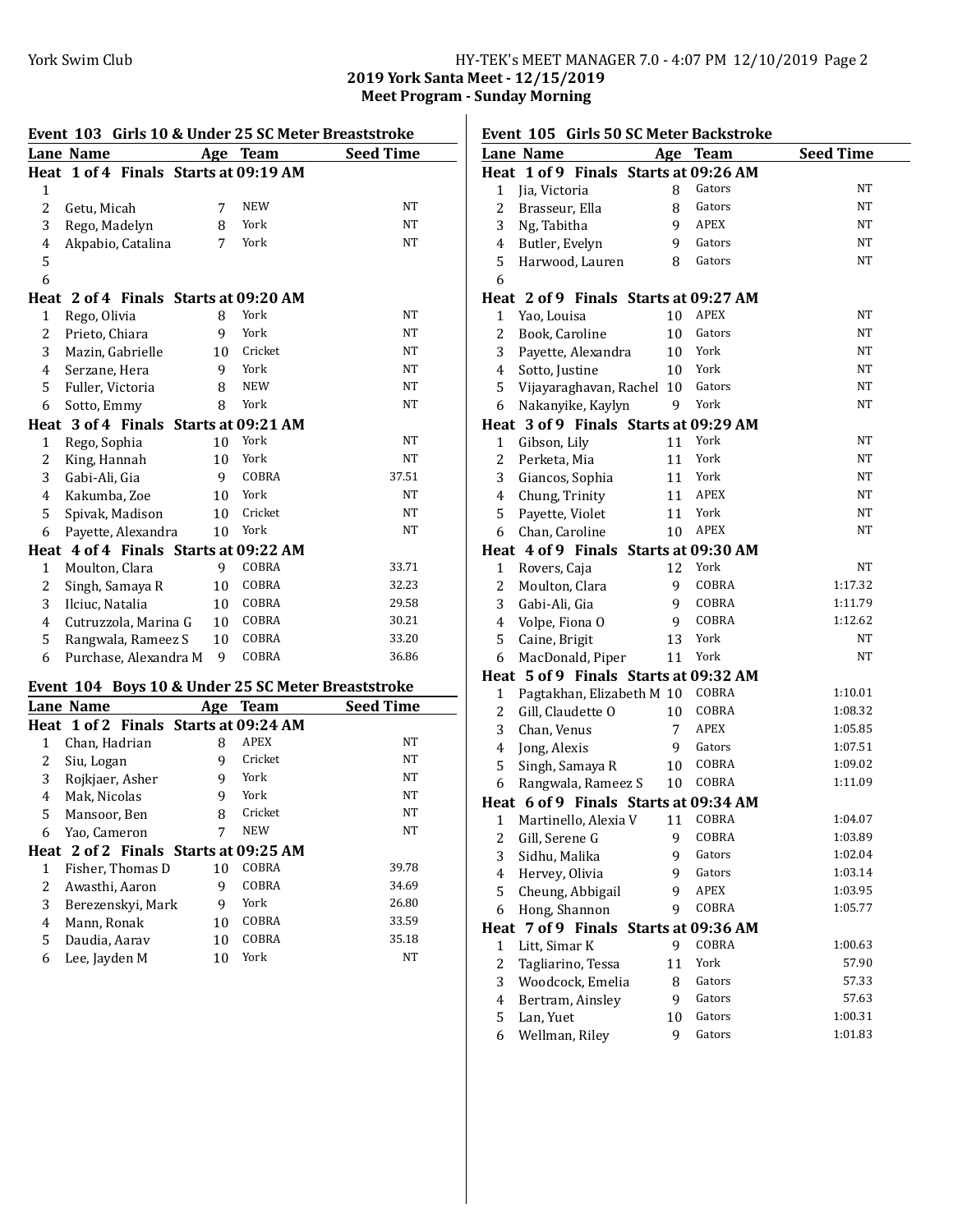# York Swim Club HY-TEK's MEET MANAGER 7.0 - 4:07 PM 12/10/2019 Page 3

**2019 York Santa Meet - 12/15/2019 Meet Program - Sunday Morning** 

|                                                                                           | Heat 8 Finals (#105 Girls 50 SC Meter Backstroke) |                |             |         |  |  |
|-------------------------------------------------------------------------------------------|---------------------------------------------------|----------------|-------------|---------|--|--|
| 1                                                                                         | Maharjan, Ipsha                                   | 10             | COBRA       | 55.86   |  |  |
| 2                                                                                         | Purchase, Samantha E                              | 10             | COBRA       | 54.32   |  |  |
| 3                                                                                         | Goyal, Kenisha                                    | 12             | COBRA       | 51.73   |  |  |
| 4                                                                                         | Madadi, Tara                                      | 10             | APEX        | 53.66   |  |  |
| 5                                                                                         | Singh, Jasmine K                                  | 11             | COBRA       | 55.23   |  |  |
| 6                                                                                         | Kunuram, Kaitlyn H                                | 9              | COBRA       | 56.19   |  |  |
|                                                                                           | Heat 9 of 9 Finals Starts at 09:40 AM             |                |             |         |  |  |
| 1                                                                                         | Nguyen, Keira M                                   | 11             | COBRA       | 50.12   |  |  |
| 2                                                                                         | Lan, Shu                                          | 11             | Gators      | 49.30   |  |  |
| 3                                                                                         | Valle, Julia                                      | 13             | York        | 48.79   |  |  |
| 4                                                                                         | Amaral, Sophia                                    | 10             | Gators      | 49.03   |  |  |
| 5                                                                                         | Vo, Adeline                                       | 12             | York        | 49.81   |  |  |
| 6                                                                                         | Pound, Elise                                      | 10             | Gators      | 51.56   |  |  |
|                                                                                           |                                                   |                |             |         |  |  |
| Event 106 Boys 50 SC Meter Backstroke<br><b>Seed Time</b><br><b>Lane Name</b><br>Age Team |                                                   |                |             |         |  |  |
|                                                                                           | Heat 1 of 8 Finals Starts at 09:41 AM             |                |             |         |  |  |
| $\mathbf{1}$                                                                              |                                                   |                |             |         |  |  |
| $\overline{c}$                                                                            | Akpabio, Elias                                    | 8              | York        | NT      |  |  |
| 3                                                                                         | Zhang, Alex                                       | 9              | Gators      | NT      |  |  |
| 4                                                                                         | Chow, Benjamin                                    | 8              | APEX        | NT      |  |  |
| 5                                                                                         |                                                   |                |             |         |  |  |
| 6                                                                                         |                                                   |                |             |         |  |  |
|                                                                                           | Heat 2 of 8 Finals Starts at 09:43 AM             |                |             |         |  |  |
| 1                                                                                         |                                                   |                |             |         |  |  |
| $\overline{c}$                                                                            | Bronskyy, Mark                                    | 9              | York        | NT      |  |  |
| 3                                                                                         | Agaba, Lynden                                     | 11             | York        | NT      |  |  |
| 4                                                                                         | Shiu, Tyler                                       | 10             | Gators      | NT      |  |  |
| 5                                                                                         | Golygina, Sergey                                  | 9              | Cricket     | NΤ      |  |  |
| 6                                                                                         |                                                   |                |             |         |  |  |
|                                                                                           | Heat 3 of 8 Finals Starts at 09:44 AM             |                |             |         |  |  |
| $\mathbf{1}$                                                                              | Zhu, Alex                                         | 11             | <b>APEX</b> | NT      |  |  |
| 2                                                                                         | Lai, Dominic                                      | 13             | <b>APEX</b> | NT      |  |  |
| 3                                                                                         | Langlois, Nathan M                                | 9              | COBRA       | 1:15.59 |  |  |
| 4                                                                                         | Volpe, Kian D                                     | 12             | COBRA       | 2:00.00 |  |  |
| 5                                                                                         | Lin, Aaron                                        | 12             | <b>APEX</b> | NT      |  |  |
| 6                                                                                         | Ng, Isaac                                         | 11             | <b>APEX</b> | NT      |  |  |
|                                                                                           | Heat 4 of 8 Finals Starts at 09:47 AM             |                |             |         |  |  |
| $\mathbf{1}$                                                                              | Mann, Ronak                                       | 10             | COBRA       | 1:11.21 |  |  |
| $\overline{c}$                                                                            | Mu-Song, Alexander W                              | 9              | COBRA       | 1:10.21 |  |  |
| 3                                                                                         | Wang, Tino                                        | 11             | Gators      | 1:07.45 |  |  |
| $\overline{\mathbf{4}}$                                                                   | Cutruzzola, Luca G                                | 9              | COBRA       | 1:10.00 |  |  |
| 5                                                                                         | Sirpal, Shailan                                   | 10             | COBRA       | 1:10.53 |  |  |
| 6                                                                                         | Soni, Reyansh                                     | 11             | COBRA       | 1:15.00 |  |  |
| Heat                                                                                      | 5 of 8 Finals Starts at 09:49 AM                  |                |             |         |  |  |
| $\mathbf{1}$                                                                              | Mills, George                                     | 10             | Gators      | 1:02.68 |  |  |
| $\overline{c}$                                                                            | Ho, Brandon                                       | 12             | York        | 1:00.31 |  |  |
| 3                                                                                         | Gencarelli, Christian                             | 11             | York        | 59.29   |  |  |
| 4                                                                                         | Nayyar, Krish                                     | 12             | COBRA       | 59.52   |  |  |
| 5                                                                                         | Ferricchio, Nicholas                              | $\overline{7}$ | COBRA       | 1:01.91 |  |  |
| 6                                                                                         | Awasthi, Aaron                                    | 9              | COBRA       | 1:03.34 |  |  |

|              | Heat 6 of 8 Finals Starts at 09:51 AM       |    |         |       |
|--------------|---------------------------------------------|----|---------|-------|
| $\mathbf{1}$ | Karstoff, Christian                         | 10 | Cricket | 58.85 |
| 2            | Kundi, Nikbir S                             | 12 | COBRA   | 58.65 |
| 3            | Jatar, Armaan                               | 9  | Cricket | 56.50 |
| 4            | Awasthi, Arnav                              | 12 | COBRA   | 57.45 |
| 5            | Nguyen, Brendon P                           | 8  | COBRA   | 58.69 |
| 6            | Berezenskyi, Mark                           | 9  | York    | 59.15 |
|              | Heat   7 of 8   Finals   Starts at 09:53 AM |    |         |       |
| 1            | Smith, Ryan                                 | 10 | Gators  | 55.85 |
| 2            | Goyal, Krish                                | 12 | COBRA   | 54.26 |
| 3            | Malikov, Royce                              | 12 | York    | 52.72 |
| 4            | Sherwin, Rhys                               | 9  | Gators  | 53.45 |
| 5            | Powell, Joseph                              | 11 | York    | 54.39 |
| 6            | Singh, Krishan K                            | 11 | COBRA   | 56.28 |
|              | Heat 8 of 8 Finals Starts at 09:54 AM       |    |         |       |
| $\mathbf{1}$ | Safa, Noah                                  | 7  | Gators  | 51.75 |
| 2            | Elises, Adam                                | 12 | York    | 48.55 |
| 3            | Torrejon, Mathew                            | 13 | York    | 39.50 |
| 4            | Sherwin, Grayson                            | 11 | Gators  | 46.10 |
| 5            | Siu, Austin                                 | 10 | Cricket | 49.37 |
| 6            | Smyth, Luke                                 | 8  | Gators  | 52.23 |
|              |                                             |    |         |       |

# Event 107 Girls 12 & Under 25 SC Meter Butterfly

|              | Lane Name                             | Age | <b>Team</b> | <b>Seed Time</b> |
|--------------|---------------------------------------|-----|-------------|------------------|
|              | Heat 1 of 3 Finals Starts at 09:56 AM |     |             |                  |
| 1            | Rego, Madelyn                         | 8   | York        | NT               |
| 2            | Prieto, Chiara                        | 9   | York        | NT               |
| 3            | Sotto, Justine                        | 10  | York        | NT               |
| 4            | Prieto, Lily                          | 10  | York        | <b>NT</b>        |
| 5            | Sotto, Emmy                           | 8   | York        | NT               |
| 6            | Rego, Olivia                          | 8   | York        | NT               |
|              | Heat 2 of 3 Finals Starts at 09:57 AM |     |             |                  |
| $\mathbf{1}$ | Joseph, Joanna L                      | 10  | COBRA       | 35.25            |
| 2            | Pagtakhan, Elizabeth M 10             |     | COBRA       | 33.14            |
| 3            | Asim, Aiza                            | 9   | COBRA       | 29.14            |
| 4            | Martinello, Alexia V                  | 11  | COBRA       | 31.99            |
| 5            | Litt, Simar K                         | 9   | COBRA       | 34.17            |
| 6            | Kakumba, Zoe                          | 10  | York        | NT               |
|              | Heat 3 of 3 Finals Starts at 09:58 AM |     |             |                  |
| 1            | Gabi-Ali, Rhea                        | 11  | COBRA       | 26.35            |
| 2            | Ilciuc, Natalia                       | 10  | COBRA       | 24.76            |
| 3            | Goyal, Kenisha                        | 12  | COBRA       | 19.92            |
| 4            | Nguyen, Keira M                       | 11  | COBRA       | 24.21            |
| 5            | Purchase, Samantha E                  | 10  | COBRA       | 26.02            |
| 6            | Dhadwar, Jeeya K                      | 12  | COBRA       | 27.76            |

# Event 108 Boys 12 & Under 25 SC Meter Butterfly

|   | Lane Name                             | Age | Team  | <b>Seed Time</b> |
|---|---------------------------------------|-----|-------|------------------|
|   | Heat 1 of 2 Finals Starts at 09:59 AM |     |       |                  |
|   | Lei, Oscar                            |     | APEX  | NT               |
|   | Rodriguez, Robert A                   | q   | COBRA | 34.57            |
|   | Ho. Brandon                           |     | York  | 32.48            |
| 4 | Kundi, Nikbir S                       | 12  | COBRA | 33.77            |
| 5 | Rojkjaer, Asher                       | q   | York  | NT               |
| 6 |                                       |     |       |                  |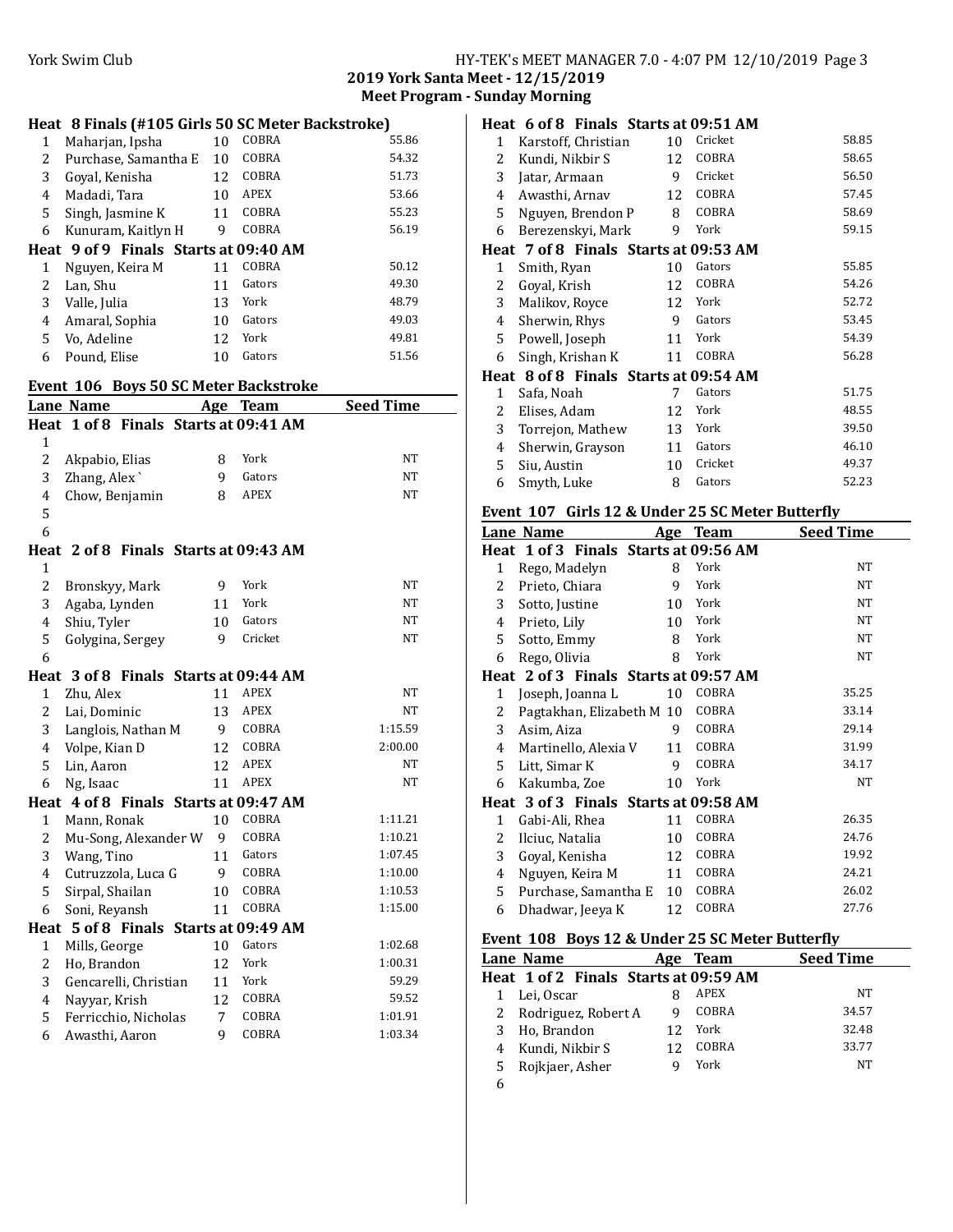**2019 York Santa Meet - 12/15/2019 Meet Program - Sunday Morning** 

# Heat 2 Finals (#108 Boys 12 & Under 25 SC Meter Butterfly)

| 1 Cutruzzola, Luca G   |    | COBRA | 29.42 |
|------------------------|----|-------|-------|
| 2 Singh, Krishan K     |    | COBRA | 26.65 |
| 3 Volpe, Kian D        | 12 | COBRA | 22.10 |
| 4 Read-Lajos, Nathan A | q  | COBRA | 24.61 |
| 5 Nayyar, Krish        | 12 | COBRA | 28.39 |
| 6 Soni, Reyansh        |    | COBRA | 30.19 |

# **Event 109 Girls 50 SC Meter Freestyle**

|                | <b>Lane Name</b>                       |    | Age Team           | <b>Seed Time</b> |
|----------------|----------------------------------------|----|--------------------|------------------|
| Heat           | 1 of 11 Finals Starts at 10:01 AM      |    |                    |                  |
| $\mathbf 1$    |                                        |    |                    |                  |
| 2              | Chan, Venus                            | 7  | <b>APEX</b>        | NT               |
| 3              | Rego, Olivia                           | 8  | York               | NT               |
| 4              | Rego, Madelyn                          | 8  | York               | NΤ               |
| 5              | Ye, Paige Peiyu                        | 7  | <b>APEX</b>        | NT               |
| 6              |                                        |    |                    |                  |
|                | Heat 2 of 11 Finals Starts at 10:02 AM |    |                    |                  |
| 1              | Nakanyike, Kaylyn                      | 9  | York               | NT               |
| $\overline{c}$ | Cheung, Abbigail                       | 9  | <b>APEX</b>        | NT               |
| 3              | Spivak, Madison                        | 10 | Cricket            | NΤ               |
| 4              | Chan, Caroline L                       | 10 | <b>APEX</b>        | NT               |
| 5              | Ng, Tabitha                            | 9  | <b>APEX</b>        | NT               |
| 6              | Prieto, Chiara                         | 9  | York               | NΤ               |
|                | Heat 3 of 11 Finals Starts at 10:03 AM |    |                    |                  |
| 1              | Chan, Caroline                         | 10 | <b>APEX</b>        | NT               |
| $\overline{2}$ | Payette, Alexandra                     | 10 | York               | NT               |
| 3              | Perketa, Mia                           | 11 | York               | NT               |
| 4              | Madadi, Tara                           | 10 | <b>APEX</b>        | NT               |
| 5              | Mazin. Gabrielle                       | 10 | Cricket            | NT               |
| 6              | Rego, Sophia                           | 10 | York               | NT               |
|                | Heat 4 of 11 Finals                    |    | Starts at 10:05 AM |                  |
| 1              | Giancos, Sophia                        | 11 | York               | NT               |
| 2              | Chung, Trinity                         | 11 | <b>APEX</b>        | NT               |
| 3              | Hum, Sarina                            | 12 | <b>APEX</b>        | NT               |
| 4              | Gibson, Lily                           | 11 | York               | NT               |
| 5              | Payette, Violet                        | 11 | York               | NT               |
| 6              | MacDonald, Piper                       | 11 | York               | NT               |
|                | Heat 5 of 11 Finals Starts at 10:06 AM |    |                    |                  |
| $\mathbf{1}$   | Rovers, Caja                           | 12 | York               | NT               |
| 2              | Getu, Micah                            | 7  | <b>NEW</b>         | 1:14.74          |
| 3              | Volpe, Fiona O                         | 9  | COBRA              | 1:06.23          |
| 4              | Hong, Shannon                          | 9  | COBRA              | 1:09.46          |
| 5              | Hum, Rebecca                           | 13 | <b>APEX</b>        | NT               |
| 6              | Singh, Serene                          | 12 | York               | NT               |
|                | Heat 6 of 11 Finals Starts at 10:08 AM |    |                    |                  |
| 1              | Fuller, Victoria                       | 8  | <b>NEW</b>         | 1:05.52          |
| 2              | Moulton, Clara                         | 9  | COBRA              | 1:05.39          |
| 3              | Rangwala, Rameez S                     | 10 | COBRA              | 1:02.71          |
| 4              | Pagtakhan, Elizabeth M                 | 10 | COBRA              | 1:03.96          |
| 5              | Gabi-Ali, Gia                          | 9  | COBRA              | 1:05.46          |
| 6              | Gill, Serene G                         | 9  | COBRA              | 1:05.71          |

|                | Heat 7 of 11 Finals Starts at 10:09 AM                     |     |                  |                  |
|----------------|------------------------------------------------------------|-----|------------------|------------------|
| $\mathbf{1}$   | Singh, Samaya R                                            | 10  | COBRA            | 1:00.46          |
| $\overline{2}$ | Purchase, Alexandra M                                      | 9   | COBRA            | 1:00.00          |
| 3              | Martinello, Alexia V                                       | 11  | COBRA            | 54.21            |
| 4              | Joseph, Joanna L                                           | 10  | COBRA            | 55.60            |
| 5              | Litt, Simar K                                              | 9   | COBRA            | 1:00.14          |
| 6              | Sotto, Justine                                             | 10  | York             | 1:00.72          |
|                | Heat 8 of 11 Finals Starts at 10:11 AM                     |     |                  |                  |
| $\mathbf{1}$   | Kunuram, Kaitlyn H                                         | 9   | COBRA            | 53.27            |
| $\overline{c}$ | Gabi-Ali, Rhea                                             | 11  | COBRA            | 52.13            |
| 3              | Dhadwar, Jeeya K                                           | 12  | COBRA            | 50.76            |
| 4              | Asim, Aiza                                                 | 9   | COBRA            | 50.90            |
| 5              | Gill, Claudette O                                          | 10  | COBRA            | 52.56            |
| 6              | Cutruzzola, Marina G                                       | 10  | COBRA            | 53.28            |
|                | Heat 9 of 11 Finals Starts at 10:12 AM                     |     |                  |                  |
| 1              | Chen, Fiona                                                | 10  | <b>APEX</b>      | 49.08            |
| $\overline{c}$ | Singh, Jasmine K                                           | 11  | COBRA            | 46.70            |
| 3              | Ilciuc, Natalia                                            | 10  | COBRA            | 45.20            |
| $\overline{4}$ | Goyal, Kenisha                                             | 12  | COBRA            | 45.28            |
| 5              | King, Hannah                                               | 10  | York             | 48.68            |
| 6              | Purchase, Samantha E                                       | 10  | COBRA            | 49.20            |
| Heat           | 10 of 11 Finals Starts at 10:14 AM                         |     |                  |                  |
| $\mathbf{1}$   | Serzane, Hera                                              | 9   | York             | 43.87            |
| $\overline{2}$ | Prieto, Lily                                               | 10  | York             | 42.75            |
| 3              | Maharjan, Ipsha                                            | 10  | COBRA            | 41.16            |
| $\overline{4}$ | Caine, Brigit                                              | 13  | York             | 42.42            |
| 5              | Kakumba, Zoe                                               | 10  | York             | 43.05            |
| 6              | Tagliarino, Tessa                                          | 11  | York             | 44.41            |
|                | Heat 11 of 11 Finals Starts at 10:15 AM                    |     |                  |                  |
| $\mathbf{1}$   | Vo, Adeline                                                | 12  | York             | 40.29            |
| $\overline{c}$ | Valle, Julia                                               | 13  | York             | 36.78            |
| 3              | Valle, Calista                                             | 12  | York             | X35.86           |
| 4              | Cook, Sasha                                                | 13  | York             | 36.65            |
| 5              | Tse, Hilary                                                | 12  | <b>APEX</b>      | 37.01            |
| 6              | Nguyen, Keira M                                            | 11  | COBRA            | 40.81            |
|                | Event 110 Boys 50 SC Meter Freestyle                       |     |                  |                  |
|                |                                                            |     |                  |                  |
|                | <b>Lane Name</b><br>$0.40 \text{ m}$<br>$\mathbf{L}$<br>o. | Age | <b>Team</b><br>- | <b>Seed Time</b> |

|   | Heat 1 of 10 Finals Starts at 10:16 AM |   |             |    |
|---|----------------------------------------|---|-------------|----|
| 1 |                                        |   |             |    |
| 2 | Yao, Cameron                           | 7 | <b>NEW</b>  | NT |
| 3 | Wong, Peyton                           | 8 | APEX        | NT |
| 4 | Mansoor, Ben                           | 8 | Cricket     | NT |
| 5 |                                        |   |             |    |
| 6 |                                        |   |             |    |
|   | Heat 2 of 10 Finals Starts at 10:17 AM |   |             |    |
| 1 |                                        |   |             |    |
| 2 | Chan, Hadrian                          | 8 | <b>APEX</b> | NT |
| 3 | Bronskyy, Mark                         | 9 | York        | NT |
| 4 | Mak, Nicolas                           | 9 | York        | NT |
| 5 | Chow, Benjamin                         | 8 | <b>APEX</b> | NT |
| 6 |                                        |   |             |    |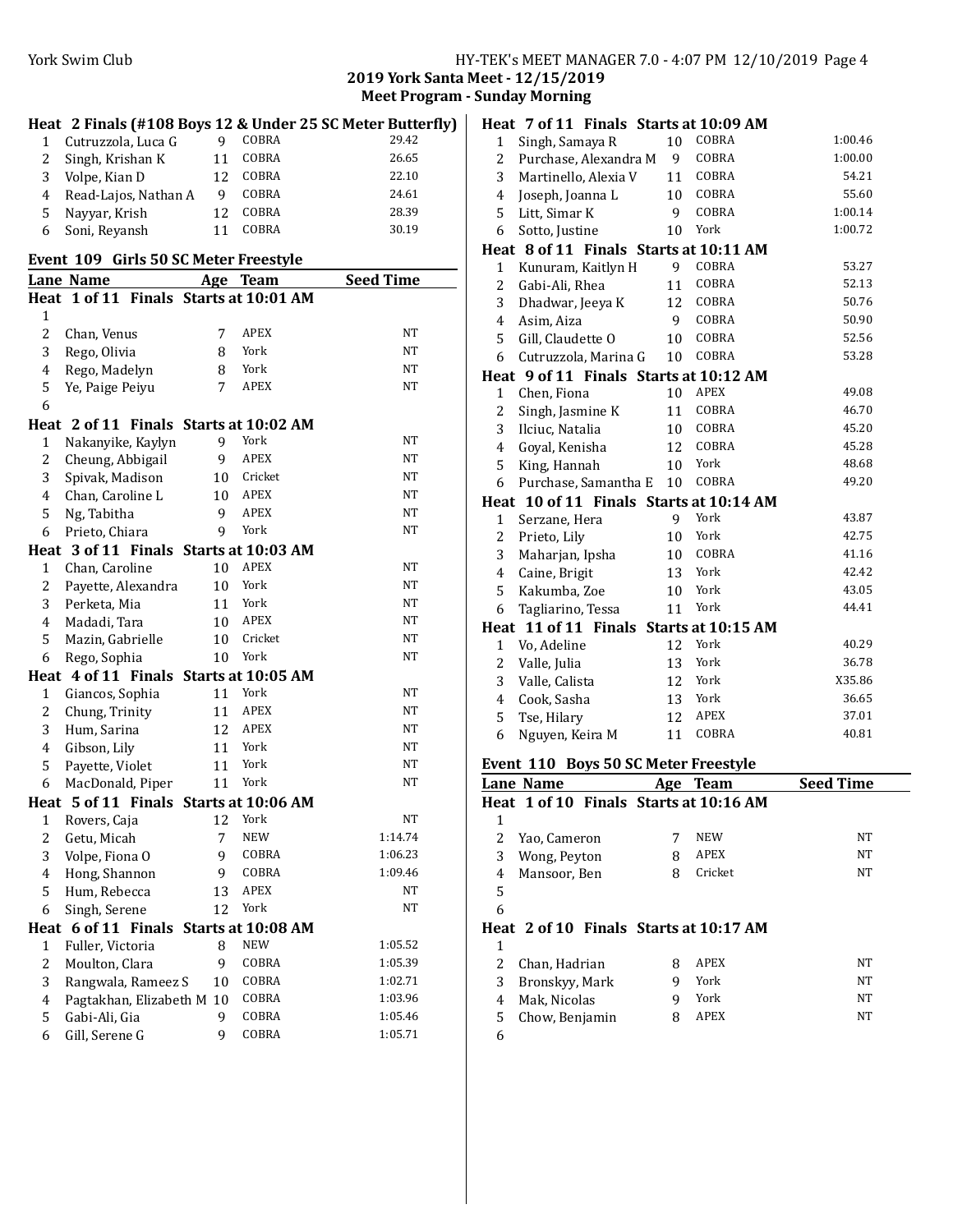**2019 York Santa Meet - 12/15/2019 Meet Program - Sunday Morning**

|                |                                         |          | Heat 3 Finals (#110 Boys 50 SC Meter Freestyle) |                |
|----------------|-----------------------------------------|----------|-------------------------------------------------|----------------|
| 1              | Mok, Yannis                             | 9        | APEX                                            | NT             |
| 2              | Chan, Jayden                            | 9        | APEX                                            | NT             |
| 3              | Zhu, Alex                               | 11       | <b>APEX</b>                                     | NT             |
| $\overline{4}$ | Wong, Isaac                             | 11       | <b>APEX</b>                                     | NT             |
| 5              | Golygina, Sergey                        | 9        | Cricket                                         | NT             |
| 6              | Siu, Logan                              | 9        | Cricket                                         | NT             |
|                | Heat 4 of 10 Finals Starts at 10:20 AM  |          |                                                 |                |
| 1              | Sin, Bosco                              | 11       | <b>APEX</b>                                     | NT             |
| 2              | Agaba, Lynden                           | 11       | York                                            | NT             |
| 3              | Lin, Aaron                              | 12       | <b>APEX</b>                                     | NT             |
| 4              | Ng, Isaac                               | 11       | <b>APEX</b>                                     | NT             |
| 5              | Bao, Henry                              | 11       | <b>APEX</b>                                     | NΤ             |
| 6              | Lai, Curtis                             | 11       | <b>APEX</b>                                     | NT             |
|                | Heat 5 of 10 Finals Starts at 10:21 AM  |          |                                                 |                |
| $\mathbf 1$    | Lai, Dominic                            | 13       | <b>APEX</b>                                     | NT             |
| 2              | Ferricchio, Nicholas                    | 7        | COBRA                                           | 1:10.11        |
| 3              | Langlois, Nathan M                      | 9        | COBRA                                           | 1:06.70        |
| $\overline{4}$ | Mann, Ronak                             | 10       | COBRA                                           | 1:08.31        |
| 5              | Cho, Matthew                            | 14       | <b>APEX</b>                                     | NT             |
| 6              | Ha, Ryan                                | 13       | <b>APEX</b>                                     | NT             |
|                | Heat 6 of 10 Finals Starts at 10:23 AM  |          |                                                 |                |
| $\mathbf{1}$   | Akpabio, Elias                          | 8        | York                                            | 1:02.37        |
| 2              | Mu-Song, Alexander W                    | 9        | COBRA                                           | 1:00.89        |
| 3              | Daudia, Aarav                           | 10       | COBRA                                           | 58.42          |
| 4              | Awasthi, Aaron                          | 9        | COBRA                                           | 58.78          |
| 5              | Sirpal, Shailan                         | 10       | COBRA                                           | 1:00.99        |
| 6              | Soni, Reyansh                           | 11       | COBRA                                           | 1:02.75        |
|                | Heat 7 of 10 Finals Starts at 10:24 AM  |          |                                                 |                |
|                |                                         |          |                                                 |                |
| 1              | Cutruzzola, Luca G                      | 9        | COBRA                                           | 52.44          |
| 2              | Fisher, Thomas D                        | 10       | COBRA                                           | 50.17          |
| 3              | Rodriguez, Robert A                     | 9        | COBRA                                           | 49.47          |
| $\overline{4}$ | Siu, Austin                             | 10       | Cricket                                         | 49.52          |
| 5              | Hurtado Diaz, Alexande                  | 8        | York                                            | 50.17          |
| 6              | Lei, Oscar                              | 8        | <b>APEX</b>                                     | 56.89          |
|                | Heat 8 of 10 Finals Starts at 10:26 AM  |          |                                                 |                |
| 1              | Karstoff, Christian                     | 10       | Cricket                                         | 48.75          |
| $\overline{c}$ | Nayyar, Krish                           | 12       | COBRA                                           | 47.81          |
| 3              | Lau, Enzo                               |          | 8 APEX                                          | 46.77          |
| 4              | Nguyen, Brendon P                       | 8        | COBRA                                           | 47.14          |
| 5              | Read-Lajos, Nathan A                    | 9        | COBRA                                           | 48.57          |
| 6              | Gencarelli, Christian                   | 11       | York                                            | 49.09          |
| Heat           | 9 of 10 Finals Starts at 10:27 AM       |          |                                                 |                |
| $\mathbf 1$    | Singh, Krishan K                        | 11       | COBRA                                           | 46.10          |
| $\overline{c}$ | Malikov, Royce                          | 12       | York                                            | 45.54          |
| 3              | Awasthi, Arnav                          | 12       | COBRA                                           | 43.57          |
| 4              | Goyal, Krish                            | 12       | COBRA                                           | 44.97          |
| 5              | Lee, Jayden M                           | 10       | York                                            | 46.00          |
| 6              | Kundi, Nikbir S                         | 12       | COBRA                                           | 46.27          |
|                | Heat 10 of 10 Finals Starts at 10:28 AM |          |                                                 |                |
| $\mathbf 1$    | Powell, Joseph                          | 11       | York                                            | 42.97          |
| $\overline{c}$ | Wong, Justin                            | 13       | APEX                                            | 35.86          |
| 3              | Torrejon, Mathew                        | 13       | York                                            | 32.94          |
| 4              | Wallace, Luca                           | 13       | York                                            | 33.59          |
| 5<br>6         | Elises, Adam<br>Volpe, Kian D           | 12<br>12 | York<br>COBRA                                   | 40.76<br>43.16 |

|              | Event 111 Girls 100 SC Meter IM       |     |             |                  |
|--------------|---------------------------------------|-----|-------------|------------------|
|              | <b>Lane Name</b>                      |     | Age Team    | <b>Seed Time</b> |
|              | Heat 1 of 5 Finals Starts at 10:30 AM |     |             |                  |
| 1            |                                       |     |             |                  |
| 2            | Harwood, Lauren                       | 8   | Gators      | <b>NT</b>        |
| 3            | Woodcock, Emelia                      | 8   | Gators      | NT               |
| 4            | Brasseur, Ella                        | 8   | Gators      | NT               |
| 5            | Jia, Victoria                         | 8   | Gators      | NT               |
| 6            |                                       |     |             |                  |
|              | Heat 2 of 5 Finals Starts at 10:32 AM |     |             |                  |
| $\mathbf{1}$ | Jong, Alexis                          | 9   | Gators      | NT               |
| 2            | Hervey, Olivia                        | 9   | Gators      | NT               |
| 3            | Vijayaraghavan, Rachel 10             |     | Gators      | NT               |
| 4            | Butler, Evelyn                        | 9   | Gators      | NT               |
| 5            | Sidhu, Malika                         | 9   | Gators      | NT               |
| 6            | Wellman, Riley                        | 9   | Gators      | NT               |
|              | Heat 3 of 5 Finals Starts at 10:34 AM |     |             |                  |
| 1            | Yao, Louisa                           | 10  | <b>APEX</b> | <b>NT</b>        |
| 2            | Lan, Yuet                             | 10  | Gators      | <b>NT</b>        |
| 3            | Tagliarino, Tessa                     | 11  | York        | NT               |
| 4            | Lan, Shu                              | 11  | Gators      | <b>NT</b>        |
| 5            | Chen, Fiona                           | 10  | <b>APEX</b> | <b>NT</b>        |
| 6            | Book, Caroline                        | 10  | Gators      | NT               |
|              | Heat 4 of 5 Finals Starts at 10:36 AM |     |             |                  |
| 1            | Hum, Sarina                           | 12  | <b>APEX</b> | NT               |
| 2            | Bertram, Ainsley                      | 9   | Gators      | 2:41.27          |
| 3            | Pound, Elise                          | 10  | Gators      | 2:12.34          |
| 4            | Amaral, Sophia                        | 10  | Gators      | 2:17.91          |
| 5            | Choi, Carissa                         | 13  | APEX        | NT               |
| 6            | Vo, Adeline                           | 12  | York        | <b>NT</b>        |
|              | Heat 5 of 5 Finals Starts at 10:39 AM |     |             |                  |
| 1            | Valle, Julia                          | 13  | York        | 1:57.48          |
| 2            | Serzane, Hera                         | 9   | York        | 1:54.38          |
| 3            | Valle, Calista                        | 12  | York        | 1:39.74          |
| 4            | Cook, Sasha                           | 13  | York        | 1:51.07          |
| 5            | Prieto, Lily                          | 10  | York        | 1:56.50          |
| 6            | King, Hannah                          | 10  | York        | 1:59.16          |
|              |                                       |     |             |                  |
|              | Event 112 Boys 100 SC Meter IM        |     |             |                  |
|              | Lane Name                             | Age | <b>Team</b> | <b>Seed Time</b> |
|              | Heat 1 of 4 Finals Starts at 10:41 AM |     |             |                  |
| 1            | Wong, Peyton                          | 8   | APEX        | NT               |
| 2            | Smyth, Luke                           | 8   | Gators      | NT               |
| 3            | Zhang, Alex                           | 9   | Gators      | NT               |
| 4            | Lau, Enzo                             | 8   | <b>APEX</b> | NT               |
| 5            | Lei, Oscar                            | 8   | <b>APEX</b> | NT               |
| 6            | Safa, Noah                            | 7   | Gators      | NT               |
|              | Heat 2 of 4 Finals Starts at 10:43 AM |     |             |                  |
| 1            | Limfat, Ethan                         | 9   | <b>APEX</b> | NT               |
|              | Wu, Leo                               | 10  | APEX        | NT               |
| 2            |                                       |     |             | NT               |
| 3            | Gencarelli, Christian                 | 11  | York        |                  |
| 4            | Shiu, Tyler                           | 10  | Gators      | NT               |
| 5            | Sherwin, Rhys                         | 9   | Gators      | NT               |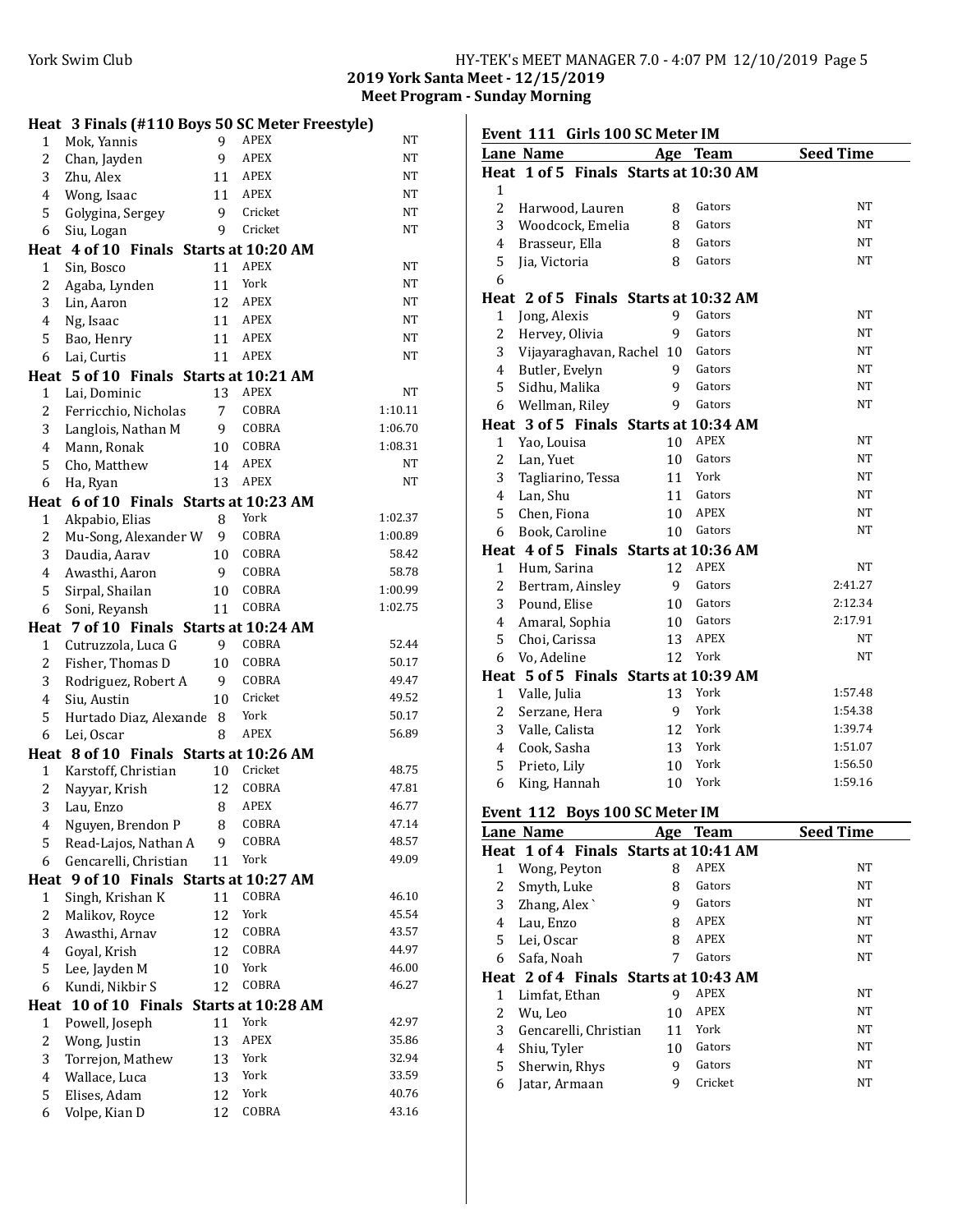### York Swim Club **HY-TEK's MEET MANAGER 7.0 - 4:07 PM 12/10/2019** Page 6 **2019 York Santa Meet - 12/15/2019 Meet Program - Sunday Morning**

Heat 3 Finals (#112 Boys 100 SC Meter IM) 1 Wang, Tino 11 Gators NT<br>2 Danailov Emil 11 APEX NT 2 Danailov, Emil 11 3 Elises. Adam 12 York NT 4 Malikov, Royce 12 York NT 5 Powell, Joseph 11 York NT 6 Sherwin, Grayson 11 Gators NT Heat 4 of 4 Finals Starts at 10:48 AM 1 Ho, Brandon 12 York 2:23.98<br>2 Berezenskvi Mark 9 York 2:15.43 2 Berezenskyi, Mark 9 York 2:15.43<br>3 Smith Ryan 10 Gators 2:11.66 3 Smith, Ryan 10 Gators 4 Hurtado Diaz, Alexande 8 York 2:13.19<br>5 Mills George 10 Gators 2:23.61 5 Mills, George 10 Gators 2:23.61<br>6 Wallace Luca 13 York NT 6 Wallace, Luca 13 York Event 113 Girls 10 & Under 25 SC Meter Backstroke **Lane Name Age Team Seed Time** Heat 1 of 3 Finals Starts at 10:51 AM 1 2 Best, Emma 7 York NT 3 Akpabio, Catalina 7 York NT 4 Getu, Micah 7 NEW NT 5 Ye, Paige Peiyu 7 APEX NT 6 **Heat** 2 of 3 **Finals** Starts at  $10:52$  AM<br>1 Rego Madelyn 8 York 1 Rego, Madelyn 8 York 1987 NT<br>2 Prieto Chiara 19 York 19 NT 2 Prieto, Chiara 9 3 Payette, Alexandra 10 York NT 4 Spivak, Madison 10 Cricket 10 NT<br>5 Euller Victoria 18 NEW 10 NT 5 Fuller, Victoria 8 NEW NT 6 Rego, Olivia 8 York NT **Heat**  $3$  of  $3$  **Finals** Starts at  $10:53$  AM 1 Rego, Sophia 10 York 35.68 2 Sotto, Emmy 8 York 32.03<br>3 Ioseph Joanna L 3 10 COBRA 26.45 3 Joseph, Joanna L 10 4 Gill, Serene G 9 COBRA 27.94 5 Volpe, Fiona O 9 COBRA 32.51<br>6 Mazin. Gabrielle 10 Cricket NT 6 Mazin, Gabrielle 10 Event 114 Boys 10 & Under 25 SC Meter Backstroke **Lane Name Age Team Seed Time** Heat 1 of 3 Finals Starts at 10:54 AM 1 2 Prieto, Enzo 5 York NT 3 Mansoor, Ben 8 Cricket NT 4 Yao, Cameron 7 NEW NT 5 6 **Heat** 2 of 3 **Finals Starts at 10:56 AM**<br>1 **Bronskyy Mark** 9 York 1 Bronskyy, Mark 9 York NT 2 Mak, Nicolas 9 9 York 19 NT<br>3 Sirpal Shailan 10 COBRA 36.03 3 Sirpal, Shailan 10 4 Siu, Logan 9 Cricket NT 5 Rojkjaer, Asher 9 York NT 6 Bohren, Theo 9 York NT

#### Heat 3 of 3 Finals Starts at 10:57 AM

|    | Rodriguez, Robert A  | q  | COBRA | 32.18 |
|----|----------------------|----|-------|-------|
| 2  | Ferricchio, Nicholas |    | COBRA | 26.97 |
| 3  | Fisher, Thomas D     | 10 | COBRA | 25.09 |
|    | 4 Nguyen, Brendon P  |    | COBRA | 26.42 |
| 5. | Berezenskyi, Mark    |    | York  | 27.23 |
| 6  | Langlois, Nathan M   |    | COBRA | 34.97 |

#### Event 115 Girls 50 SC Meter Breaststroke

|                | Lane Name                             |    | Age Team           | <b>Seed Time</b> |
|----------------|---------------------------------------|----|--------------------|------------------|
|                | Heat 1 of 6 Finals Starts at 10:58 AM |    |                    |                  |
| $\mathbf 1$    | Getu, Micah                           | 7  | <b>NEW</b>         | NT               |
| $\overline{c}$ | Nakanyike, Kaylyn                     | 9  | York               | NT               |
| 3              | Chan, Caroline L                      | 10 | <b>APEX</b>        | NT               |
| 4              | Sotto, Justine                        | 10 | York               | NT               |
| 5              | Serzane, Hera                         | 9  | York               | NT               |
| 6              |                                       |    |                    |                  |
|                | Heat 2 of 6 Finals Starts at 11:00 AM |    |                    |                  |
| 1              | Madadi, Tara                          | 10 | <b>APEX</b>        | NT               |
| $\overline{c}$ | MacDonald, Piper                      | 11 | York               | NT               |
| 3              | Perketa, Mia                          | 11 | York               | NT               |
| 4              | Payette, Violet                       | 11 | York               | NT               |
| 5              | Chan, Caroline                        | 10 | <b>APEX</b>        | NT               |
| 6              | Kakumba, Zoe                          | 10 | York               | NT               |
|                | Heat 3 of 6 Finals                    |    | Starts at 11:01 AM |                  |
| 1              | Singh, Serene                         | 12 | York               | NΤ               |
| $\overline{c}$ | Gabi-Ali, Gia                         | 9  | COBRA              | 1:30.00          |
| 3              | Gill, Serene G                        | 9  | COBRA              | 1:20.00          |
| 4              | Hong, Shannon                         | 9  | COBRA              | 1:30.00          |
| 5              | Choi, Carissa                         | 13 | <b>APEX</b>        | NT               |
| 6              | Rovers, Caja                          | 12 | York               | NT               |
|                | Heat 4 of 6 Finals Starts at 11:03 AM |    |                    |                  |
| 1              | Moulton, Clara                        | 9  | COBRA              | 1:20.00          |
| $\overline{c}$ | Pagtakhan, Elizabeth M 10             |    | COBRA              | 1:20.00          |
| 3              | Asim, Aiza                            | 9  | COBRA              | 1:20.00          |
| 4              | Purchase, Alexandra M                 | 9  | COBRA              | 1:20.00          |
| 5              | Gabi-Ali, Rhea                        | 11 | COBRA              | 1:20.00          |
| 6              | Singh, Samaya R                       | 10 | COBRA              | 1:20.00          |
|                | Heat 5 of 6 Finals Starts at 11:05 AM |    |                    |                  |
| 1              | Gill, Claudette O                     | 10 | COBRA              | 1:20.00          |
| 2              | Rangwala, Rameez S                    | 10 | COBRA              | 1:14.07          |
| 3              | Tagliarino, Tessa                     | 11 | York               | 1:00.60          |
| 4              | King, Hannah                          | 10 | York               | 1:01.21          |
| 5              | Fuller, Victoria                      | 8  | <b>NEW</b>         | 1:15.38          |
| 6              | Singh, Jasmine K                      | 11 | COBRA              | 1:20.00          |
|                | Heat 6 of 6 Finals Starts at 11:07 AM |    |                    |                  |
| 1              | Dhadwar, Jeeya K                      | 12 | COBRA              | 1:00.00          |
| $\overline{c}$ | Valle, Calista                        | 12 | York               | 50.44            |
| 3              | Cook, Sasha                           | 13 | York               | 47.45            |
| 4              | Valle, Julia                          | 13 | York               | 49.85            |
| 5              | Maharjan, Ipsha                       | 10 | COBRA              | 1:00.00          |
| 6              | Litt, Simar K                         | 9  | COBRA              | 1:00.00          |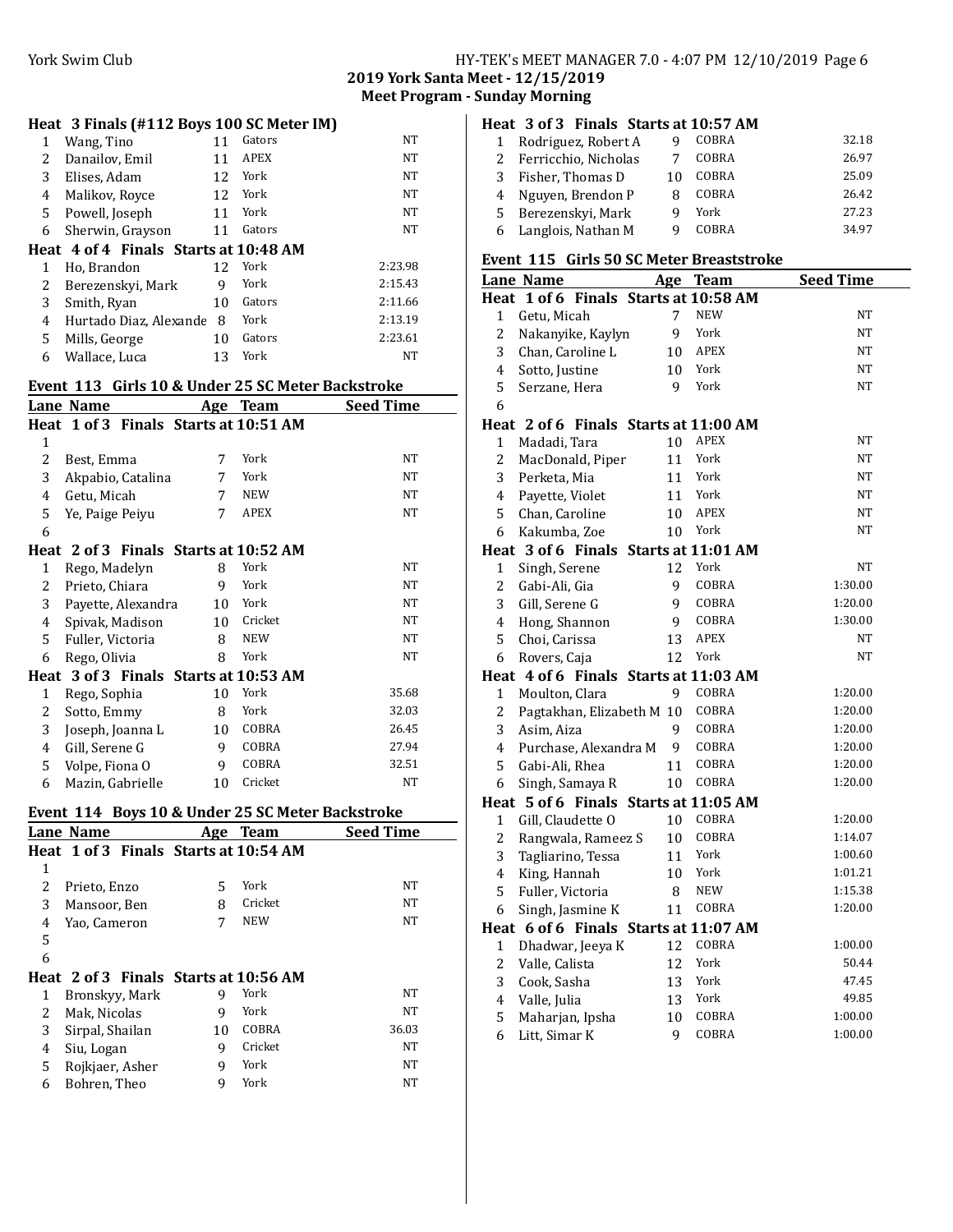# York Swim Club HY-TEK's MEET MANAGER 7.0 - 4:07 PM 12/10/2019 Page 7 **2019 York Santa Meet - 12/15/2019 Meet Program - Sunday Morning**

| Event 116 Boys 50 SC Meter Breaststroke |                                       |    |                    |                  |  |
|-----------------------------------------|---------------------------------------|----|--------------------|------------------|--|
|                                         | Lane Name                             |    | Age Team           | <b>Seed Time</b> |  |
|                                         | Heat 1 of 7 Finals                    |    | Starts at 11:08 AM |                  |  |
| 1                                       | Chow, Benjamin                        | 8  | <b>APEX</b>        | NT               |  |
| 2                                       | Akpabio, Elias                        | 8  | York               | NT               |  |
| 3                                       | Mok, Yannis                           | 9  | <b>APEX</b>        | NT               |  |
| 4                                       | Wong, Peyton                          | 8  | <b>APEX</b>        | NT               |  |
| 5                                       | Chan, Hadrian                         | 8  | <b>APEX</b>        | NT               |  |
| 6                                       | Yao, Cameron                          | 7  | <b>NEW</b>         | NT               |  |
|                                         | Heat 2 of 7 Finals Starts at 11:09 AM |    |                    |                  |  |
| 1                                       | Golygina, Sergey                      | 9  | Cricket            | NT               |  |
| $\overline{c}$                          | Wong, Isaac                           | 11 | <b>APEX</b>        | NT               |  |
| 3                                       | Singh, Krishan K                      | 11 | COBRA              | NT               |  |
| 4                                       | Bao, Henry                            | 11 | <b>APEX</b>        | NT               |  |
| 5                                       | Siu, Austin                           | 10 | Cricket            | NΤ               |  |
| 6                                       | Chan, Jayden                          | 9  | <b>APEX</b>        | NT               |  |
|                                         | Heat 3 of 7 Finals Starts at 11:11 AM |    |                    |                  |  |
| 1                                       | Agaba, Lynden                         | 11 | York               | NT               |  |
| 2                                       | Sin, Bosco                            | 11 | <b>APEX</b>        | NT               |  |
| 3                                       | Cho, Matthew                          | 14 | <b>APEX</b>        | NT               |  |
| 4                                       | Lin, Aaron                            | 12 | <b>APEX</b>        | NT               |  |
| 5                                       | Lai, Curtis                           | 11 | <b>APEX</b>        | NT               |  |
| 6                                       | Ng, Isaac                             | 11 | <b>APEX</b>        | NT               |  |
|                                         | Heat 4 of 7 Finals Starts at 11:12 AM |    |                    |                  |  |
| 1                                       | Soni, Reyansh                         | 11 | COBRA              | 1:30.00          |  |
| 2                                       | Ferricchio, Nicholas                  | 7  | COBRA              | 1:30.00          |  |
| 3                                       | Cutruzzola, Luca G                    | 9  | COBRA              | 1:20.00          |  |
| 4                                       | Sirpal, Shailan                       | 10 | COBRA              | 1:20.00          |  |
| 5                                       | Langlois, Nathan M                    | 9  | COBRA              | 1:30.00          |  |
| 6                                       | Daudia, Aarav                         | 10 | COBRA              | 1:30.00          |  |
|                                         | Heat 5 of 7 Finals Starts at 11:14 AM |    |                    |                  |  |
| $\mathbf 1$                             | Nguyen, Brendon P                     | 8  | COBRA              | 1:20.00          |  |
| 2                                       | Jatar, Armaan                         | 9  | Cricket            | 1:09.69          |  |
| 3                                       | Ho, Brandon                           | 12 | York               | 1:05.80          |  |
| 4                                       | Hurtado Diaz, Alexande 8              |    | York               | 1:06.07          |  |
| 5                                       | Karstoff, Christian                   | 10 | Cricket            | 1:13.71          |  |
| 6                                       | Awasthi, Aaron                        | 9  | COBRA              | 1:20.00          |  |
|                                         | Heat 6 of 7 Finals Starts at 11:16 AM |    |                    |                  |  |
|                                         | 1 Awasthi, Arnav 12 COBRA             |    |                    | 1:00.00          |  |
| 2                                       | Goyal, Krish                          | 12 | COBRA              | 1:00.00          |  |
| 3                                       | Kundi, Nikbir S                       | 12 | COBRA              | 1:00.00          |  |
| 4                                       | Mu-Song, Alexander W                  | 9  | COBRA              | 1:00.00          |  |
| 5                                       | Mann, Ronak                           | 10 | COBRA              | 1:00.00          |  |
| 6                                       | Lau, Enzo                             | 8  | APEX               | 1:03.90          |  |
| <b>Heat</b>                             | 7 of 7 Finals Starts at 11:17 AM      |    |                    |                  |  |
| 1                                       | Lee, Jayden M                         | 10 | York               | 56.79            |  |
| $\overline{c}$                          | Ng, Kaleo                             | 11 | <b>APEX</b>        | 51.11            |  |
| 3                                       | Wallace, Luca                         | 13 | York               | 42.55            |  |
| 4                                       | Torrejon, Mathew                      | 13 | York               | 48.27            |  |
| 5                                       | Malikov, Royce                        | 12 | York<br>York       | 54.32            |  |
| 6                                       | Gencarelli, Christian                 | 11 |                    | 58.54            |  |

# Event 117 Girls 10 & Under 25 SC Meter Freestyle

|                | <b>Lane Name</b>                                |                | Age Team    | <b>Seed Time</b> |  |  |
|----------------|-------------------------------------------------|----------------|-------------|------------------|--|--|
|                | Heat 1 of 3 Finals Starts at 11:19 AM           |                |             |                  |  |  |
| 1              |                                                 |                |             |                  |  |  |
| 2              | Ye, Paige Peiyu                                 | 7              | APEX        | NΤ               |  |  |
| 3              | Akpabio, Catalina                               | $\overline{7}$ | York        | NT               |  |  |
| 4              | Chan, Venus                                     | 7              | <b>APEX</b> | NT               |  |  |
| 5              |                                                 |                |             |                  |  |  |
| 6              |                                                 |                |             |                  |  |  |
|                | Heat 2 of 3 Finals Starts at 11:20 AM           |                |             |                  |  |  |
| 1              | Serzane, Hera                                   | 9              | York        | NT               |  |  |
| 2              | Sotto, Emmy                                     | 8              | York        | 38.69            |  |  |
| 3              | Hong, Shannon                                   | 9              | COBRA       | 29.47            |  |  |
| 4              | Rego, Sophia                                    | 10             | York        | 32.08            |  |  |
| 5              | King, Hannah                                    | 10             | York        | NT               |  |  |
| 6              | Best, Emma                                      | 7              | York        | NT               |  |  |
|                | Heat 3 of 3 Finals Starts at 11:21 AM           |                |             |                  |  |  |
| $\mathbf 1$    | Kunuram, Kaitlyn H                              | 9              | COBRA       | 26.21            |  |  |
| 2              | Purchase, Alexandra M                           | 9              | COBRA       | 24.66            |  |  |
| 3              | Prieto, Lily                                    | 10             | York        | 21.19            |  |  |
| 4              | Cutruzzola, Marina G                            | 10             | COBRA       | 24.06            |  |  |
| 5              | Gill, Claudette O                               | 10             | COBRA       | 24.82            |  |  |
| 6              | Volpe, Fiona O                                  | 9              | COBRA       | 29.34            |  |  |
|                |                                                 |                |             |                  |  |  |
|                | Event 118 Boys 10 & Under 25 SC Meter Freestyle |                |             |                  |  |  |
|                |                                                 |                |             |                  |  |  |
|                | Lane Name                                       |                | Age Team    | <b>Seed Time</b> |  |  |
|                | Heat 1 of 2 Finals Starts at 11:22 AM           |                |             |                  |  |  |
| $\mathbf{1}$   | Prieto, Enzo                                    | 5              | York        | NΤ               |  |  |
| $\overline{2}$ | Mak, Nicolas                                    | 9              | York        | NT               |  |  |
| 3              | Bronskyy, Mark                                  | 9              | York        | NT               |  |  |
| 4              | Rojkjaer, Asher                                 | 9              | York        | NT               |  |  |
| 5              | Hurtado Diaz, Alexande                          | 8              | York        | NT               |  |  |
| 6              |                                                 |                |             |                  |  |  |
|                | Heat 2 of 2 Finals Starts at 11:23 AM           |                |             |                  |  |  |
| 1              | Bohren, Theo                                    | 9              | York        | NT               |  |  |
| 2              | Mu-Song, Alexander W                            | 9              | COBRA       | 29.51            |  |  |
| 3              | Read-Lajos, Nathan A                            | 9              | COBRA       | 23.60            |  |  |
| 4              | Daudia, Aarav                                   | 10             | COBRA       | 28.03            |  |  |
| 5              | Lee, Jayden M                                   | 10             | York        | NT               |  |  |
| 6              | Berezenskyi, Mark                               | 9              | York        | NΤ               |  |  |
|                | Event 119 Girls 200 SC Meter Freestyle          |                |             |                  |  |  |
|                |                                                 |                | Age Team    |                  |  |  |
|                | Lane Name                                       |                |             | <b>Seed Time</b> |  |  |
| $\mathbf{1}$   | Heat 1 of 4 Finals Starts at 11:24 AM           |                |             |                  |  |  |
| 2              |                                                 | 8              | Gators      | NT               |  |  |
| 3              | Woodcock, Emelia<br>Brasseur, Ella              | 8              | Gators      | NT               |  |  |

4 Jia, Victoria 8 Gators NT